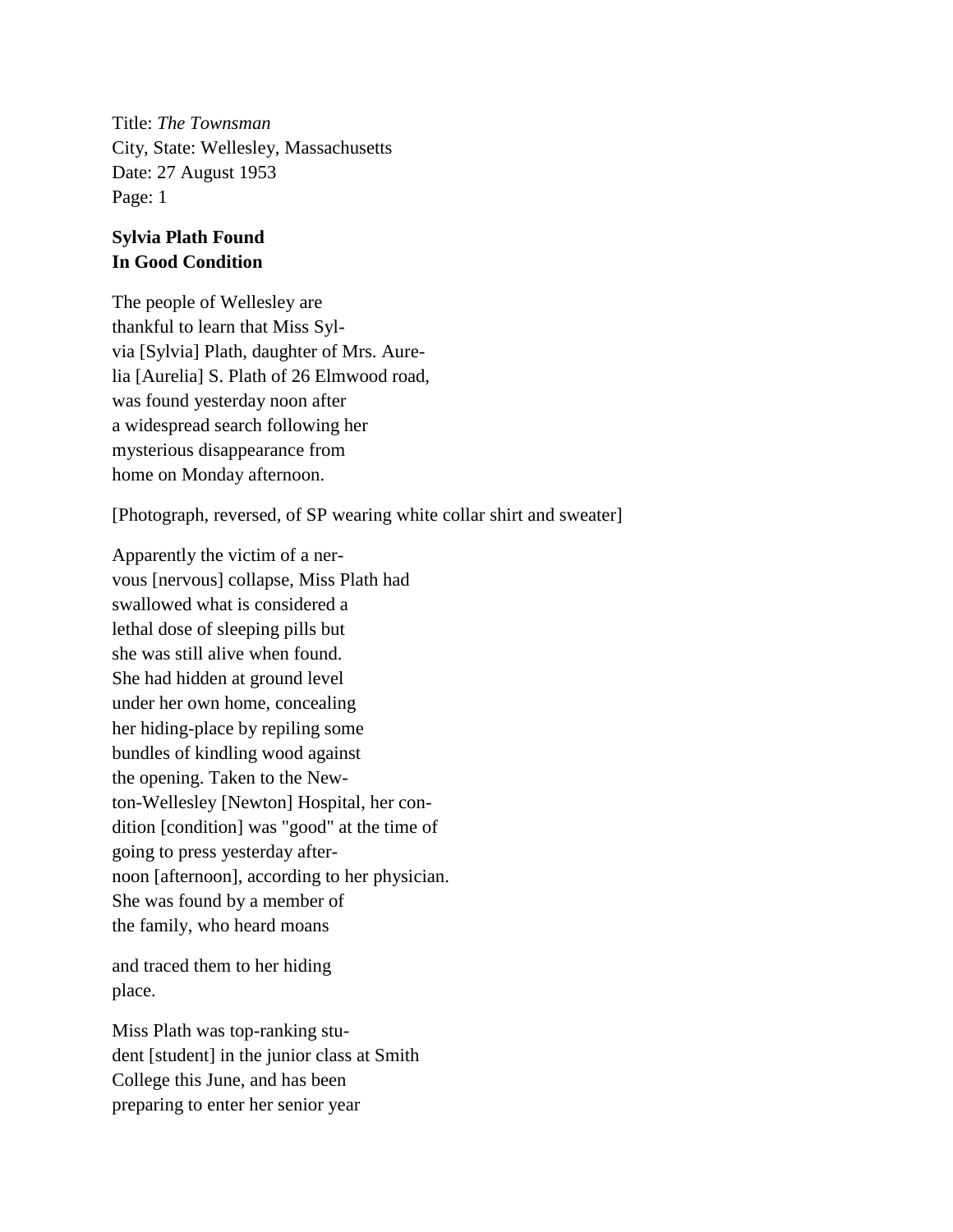next month. Last year she was editor of the Smith Review, the college literary magazine, a member [member] of the college Press Board and Smith correspondent for the Daily Hampshire Gazette. She won two poetry awards at Smith last year, had three poems accepted [accepted] by Harper's Magazine, had stories and poems published in Seventeen magazine, won a \$500 award from Mademoiselle magazine [magazine] for a short story, and last May won a guest editorship to the Mademoiselle office in New York. The brilliant student had been "nervous" and under a doctor's [doctor's] care for several months.

The family of Sylvia Plath wish to express their sincere thanks to all who participated in the widespread two-day search for the missing girl. Neighbors, relatives [relatives] and friends joined the concentrated [concentrated] efforts of Chief of Police [Police] Robert P. McBey and a large number of his policemen (in civilian [civilian] garb), together with a group of Boy Scouts led by Bradford Gove of 35 Elmwood road, and the assistance of Col. Rex Gary of 1 Ingersoll road. Besides combing the area from Elmwood road through the Hundreds woods to the Cliff-Abbott Estates in the Hills, the police thoroughly searched the areas around Morses Pond, Lake Waban and Section Ten. Commander [Commander] C. Duane Aldrich of the American Legion offered the as